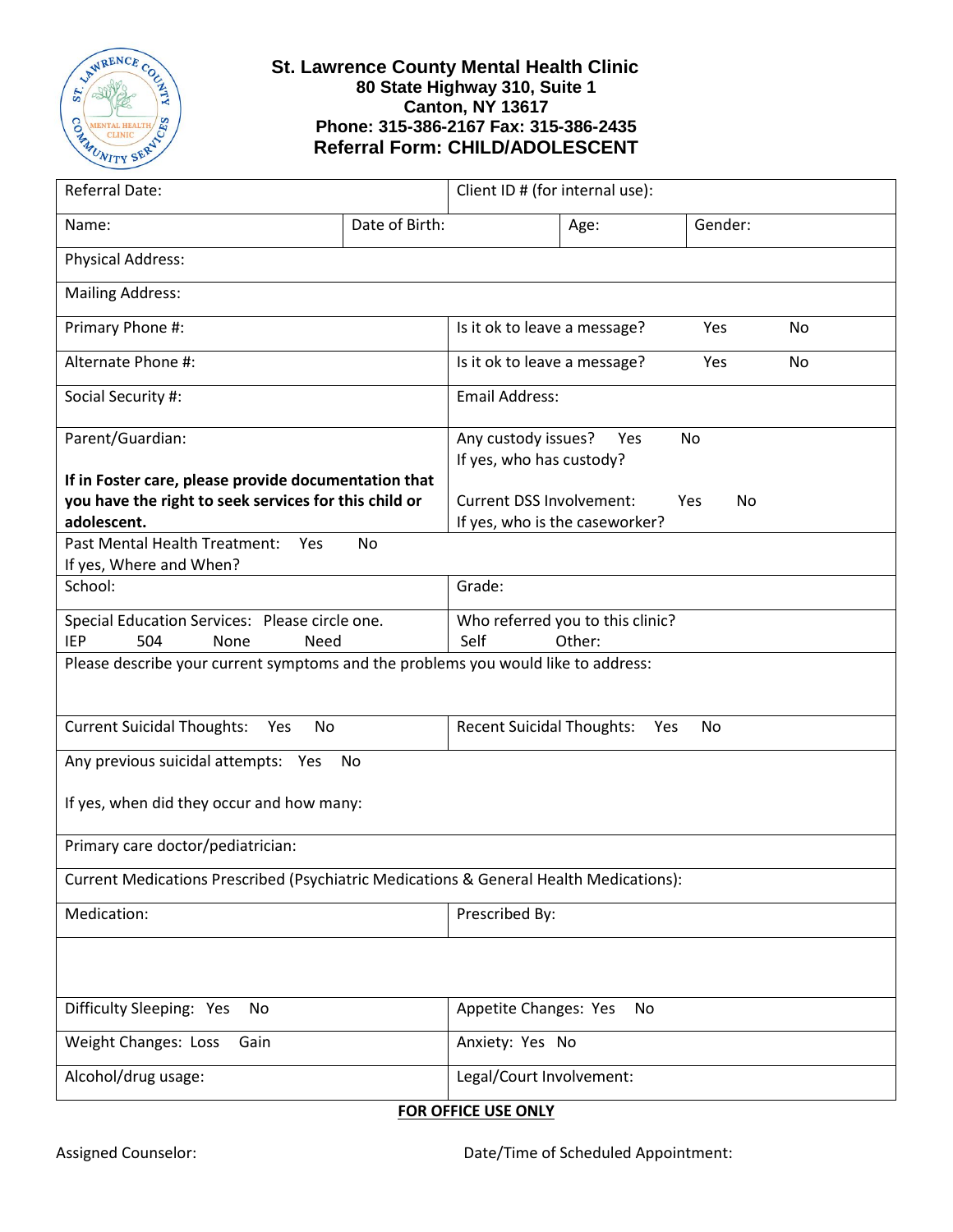

## **St. Lawrence County Mental Health Clinic 80 State Highway 310, Suite 1 Canton, NY 13617 Phone: 315-386-2167 Fax: 315-386-2435 Referral Form: CHILD/ADOLESCENT**

| <b>Demographic/Fee Evaluation Form</b>                                                                                |                                     |                                                                                       |                                                                 |                                                   |                                            |  |
|-----------------------------------------------------------------------------------------------------------------------|-------------------------------------|---------------------------------------------------------------------------------------|-----------------------------------------------------------------|---------------------------------------------------|--------------------------------------------|--|
| <b>Please Complete Page 1 and Sign Page 2</b>                                                                         |                                     |                                                                                       |                                                                 |                                                   |                                            |  |
| Name: Click here to enter text.                                                                                       |                                     |                                                                                       | <b>DOB:</b> Click here to enter text.                           |                                                   |                                            |  |
| <b>Address: Street: Click here to enter text.</b>                                                                     |                                     |                                                                                       | Apt: Click here to enter text.                                  |                                                   |                                            |  |
| City: Click here to enter text.                                                                                       | Zip code: Click here to enter text. |                                                                                       |                                                                 | County of Residence: Click here to<br>enter text. |                                            |  |
| <b>Gender:</b> Click here to enter text.                                                                              |                                     |                                                                                       | Social Security #: Click here to enter text.                    |                                                   |                                            |  |
| <b>Phone Number:</b> Click here to enter text.                                                                        |                                     |                                                                                       | May messages be left at this number? $\square$ Yes $\square$ No |                                                   |                                            |  |
| Emergency Contact (Name/Relationship/Phone #) Click here to enter text.                                               |                                     |                                                                                       |                                                                 |                                                   |                                            |  |
| What is your preferred language? Click here to enter text.                                                            |                                     |                                                                                       |                                                                 |                                                   |                                            |  |
| Do you need: A translator/interpreter? $\square$ Yes $\square$ No                                                     |                                     |                                                                                       | An assistive communicative device? $\square$ Yes $\square$ No   |                                                   |                                            |  |
|                                                                                                                       |                                     | <b>Insurance Information</b>                                                          |                                                                 |                                                   |                                            |  |
| Do you have (check all that apply)? $\square$ Medicaid $\square$ Medicare $\square$ Private Insurance $\square$ Other |                                     |                                                                                       |                                                                 |                                                   |                                            |  |
| <b>Medicaid Number:</b> Click here to enter text.                                                                     |                                     | Managed Care: $\square$ Yes $\square$ No<br><b>Company:</b> Click here to enter text. |                                                                 |                                                   |                                            |  |
| <b>Medicare Number:</b> Click here to enter text.                                                                     |                                     | <b>Managed Care:</b> $\Box$ Yes $\Box$ No                                             |                                                                 | <b>Company:</b> Click here to enter text.         |                                            |  |
| Private Insurance Company: Click here to enter text.                                                                  |                                     |                                                                                       | text.                                                           | <b>ID #</b> Click here to enter                   | <b>Copay: Click here</b><br>to enter text. |  |
| <b>Group Number:</b> Click here to enter text.                                                                        |                                     |                                                                                       | Subscriber/Policy Holder: Click here to enter text.             |                                                   |                                            |  |
| Policy Holder's Address: Click here to enter text.                                                                    |                                     |                                                                                       | Phone: Click here to enter<br>text.                             |                                                   |                                            |  |
| Employer Name: Click here to enter text.                                                                              |                                     |                                                                                       | Policy Holder's DOB: Click here to enter text.                  |                                                   |                                            |  |
| Policy Holder's Relationship to Client: Click here to enter text.                                                     |                                     |                                                                                       |                                                                 |                                                   |                                            |  |
| Other: Click here to enter text.                                                                                      |                                     |                                                                                       |                                                                 |                                                   |                                            |  |

| For office purposes only:                                        |                                |                                                  |  |  |
|------------------------------------------------------------------|--------------------------------|--------------------------------------------------|--|--|
| <b>Patient IMA#</b> Click here to enter text.                    | Finance Reviews: $\square$ yes | <b>Staff Initials:</b> Click here to enter text. |  |  |
| Is this a: $\square$ first fee eval? $\square$ Updated fee eval? |                                |                                                  |  |  |